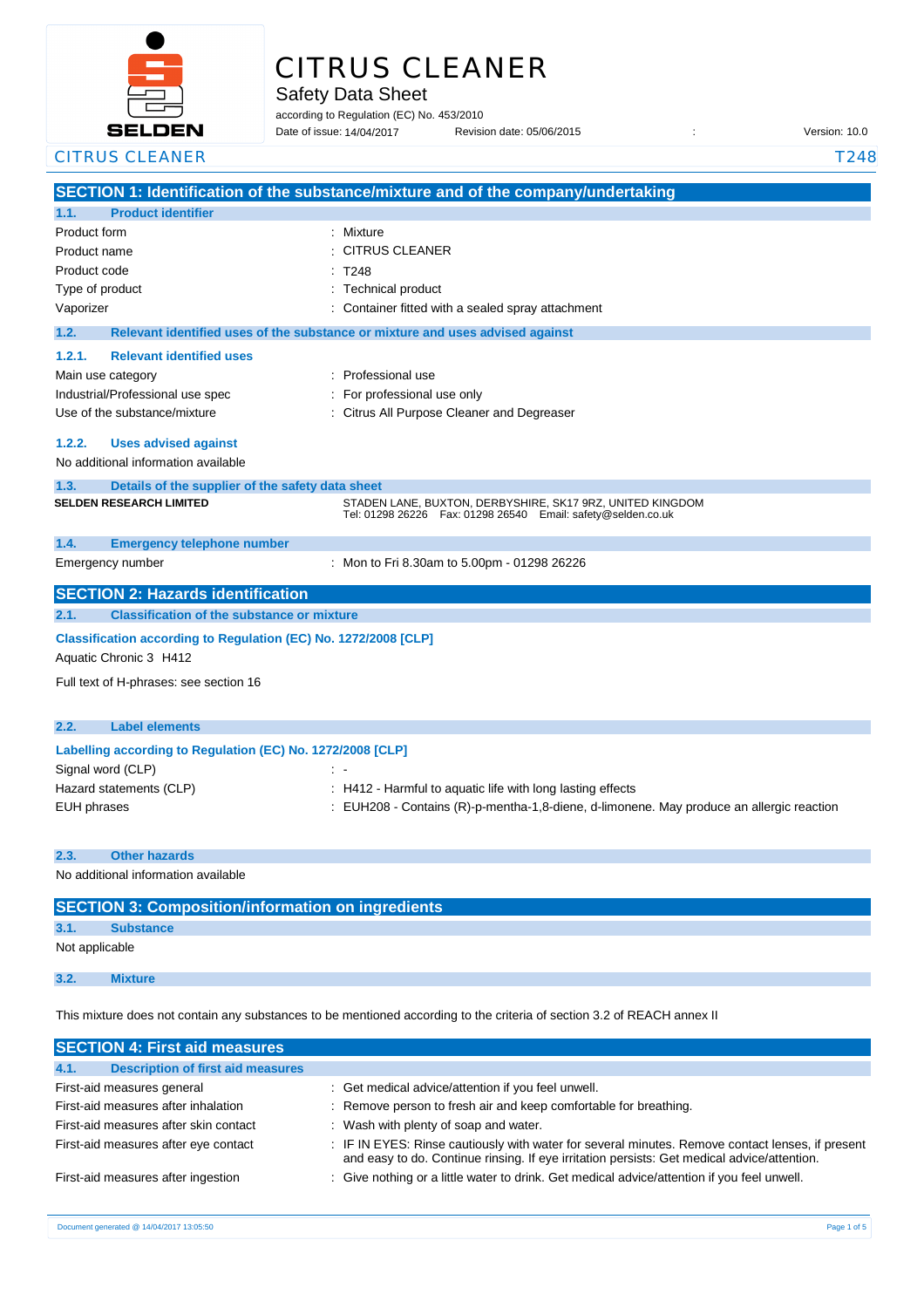| <b>CITRUS CLEANER</b>                                                |                                                                                                                                   | T248 |
|----------------------------------------------------------------------|-----------------------------------------------------------------------------------------------------------------------------------|------|
| Safety Data Sheet                                                    |                                                                                                                                   |      |
| according to Regulation (EC) No. 453/2010                            |                                                                                                                                   |      |
| 4.2.<br>Most important symptoms and effects, both acute and delayed  |                                                                                                                                   |      |
| Symptoms/injuries after inhalation                                   | : May cause respiratory irritation.                                                                                               |      |
| Symptoms/injuries after skin contact                                 | Repeated exposure may cause skin dryness or cracking.                                                                             |      |
| Symptoms/injuries after eye contact                                  | Causes eye irritation.                                                                                                            |      |
| Symptoms/injuries after ingestion                                    | May cause a light irritation of the linings of the mouth, throat, and gastrointestinal tract.                                     |      |
| 4.3.                                                                 | Indication of any immediate medical attention and special treatment needed                                                        |      |
| Treat symptomatically.                                               |                                                                                                                                   |      |
| <b>SECTION 5: Firefighting measures</b>                              |                                                                                                                                   |      |
| 5.1.<br><b>Extinguishing media</b>                                   |                                                                                                                                   |      |
| Suitable extinguishing media                                         | : Carbon dioxide. Dry powder. Foam.                                                                                               |      |
| 5.2.<br>Special hazards arising from the substance or mixture        |                                                                                                                                   |      |
| No additional information available                                  |                                                                                                                                   |      |
| 5.3.<br><b>Advice for firefighters</b>                               |                                                                                                                                   |      |
| No additional information available                                  |                                                                                                                                   |      |
| <b>SECTION 6: Accidental release measures</b>                        |                                                                                                                                   |      |
| 6.1.                                                                 | Personal precautions, protective equipment and emergency procedures                                                               |      |
| 6.1.1.<br>For non-emergency personnel                                |                                                                                                                                   |      |
| Emergency procedures                                                 | : Evacuate unnecessary personnel.                                                                                                 |      |
| 6.1.2.<br>For emergency responders                                   |                                                                                                                                   |      |
| Protective equipment                                                 | : Use personal protective equipment as required.                                                                                  |      |
| 6.2.<br><b>Environmental precautions</b>                             |                                                                                                                                   |      |
| Avoid release to the environment.                                    |                                                                                                                                   |      |
| 6.3.<br>Methods and material for containment and cleaning up         |                                                                                                                                   |      |
| For containment                                                      | : Collect spillage.                                                                                                               |      |
| Methods for cleaning up                                              | : Soak up spills with inert solids, such as clay or diatomaceous earth as soon as possible.                                       |      |
| <b>Reference to other sections</b><br>6.4.                           |                                                                                                                                   |      |
|                                                                      | For further information refer to section 8: "Exposure controls/personal protection". For further information refer to section 13. |      |
| <b>SECTION 7: Handling and storage</b>                               |                                                                                                                                   |      |
| 7.1.<br><b>Precautions for safe handling</b>                         |                                                                                                                                   |      |
| Precautions for safe handling                                        | Avoid contact with eyes.                                                                                                          |      |
| Hygiene measures                                                     | Do not eat, drink or smoke when using this product.                                                                               |      |
| 7.2.<br>Conditions for safe storage, including any incompatibilities |                                                                                                                                   |      |
| <b>Technical measures</b>                                            | : Does not require any specific or particular technical measures.                                                                 |      |
| Storage conditions                                                   | Keep container closed when not in use.                                                                                            |      |
| Incompatible products                                                | Oxidizing agent. Strong acids. Strong bases.                                                                                      |      |
| Special rules on packaging                                           | Keep only in original container.                                                                                                  |      |
| 7.3.<br><b>Specific end use(s)</b>                                   |                                                                                                                                   |      |
| No additional information available                                  |                                                                                                                                   |      |

# **SECTION 8: Exposure controls/personal protection**

**8.1. Control parameters**

No additional information available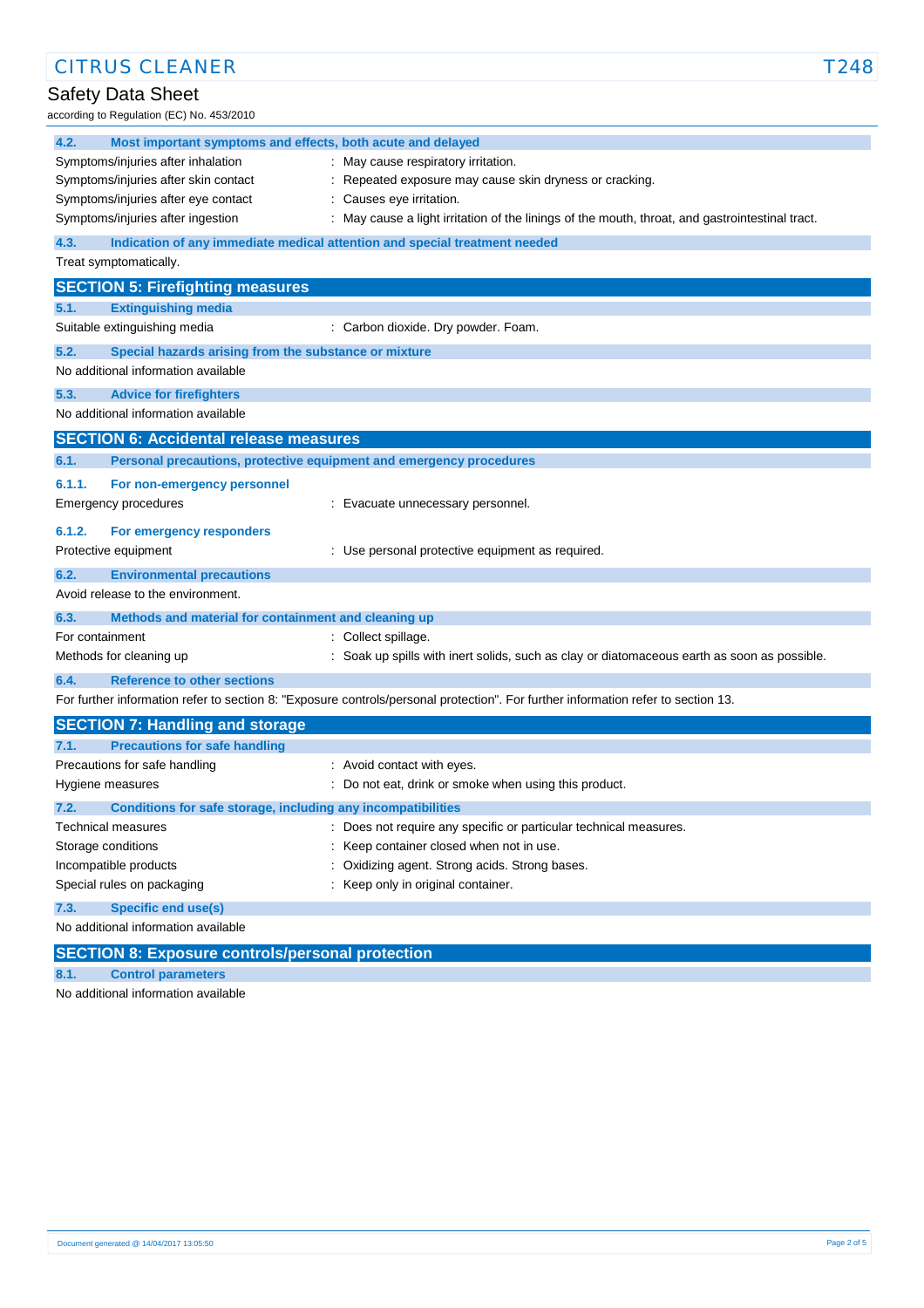| <b>CITRUS CLEANER</b>                                          |                                                        | T248 |
|----------------------------------------------------------------|--------------------------------------------------------|------|
| Safety Data Sheet<br>according to Regulation (EC) No. 453/2010 |                                                        |      |
| 8.2.<br><b>Exposure controls</b>                               |                                                        |      |
| Materials for protective clothing                              | : Not required for normal conditions of use            |      |
| Hand protection                                                | : In case of repeated or prolonged contact wear gloves |      |
| Eye protection                                                 | : Not required for normal conditions of use            |      |
| Skin and body protection                                       | : Not required for normal conditions of use            |      |
| Respiratory protection                                         | : Not required for normal conditions of use            |      |
| <b>SECTION 9: Physical and chemical properties</b>             |                                                        |      |

| Information on basic physical and chemical properties<br>9.1. |                   |
|---------------------------------------------------------------|-------------------|
| Physical state                                                | : Liquid          |
| Appearance                                                    | Liquid.           |
| Colour                                                        | Yellow.           |
| Odour                                                         | characteristic.   |
| Odour threshold                                               | No data available |
| рH                                                            | 11.4              |
| Relative evaporation rate (butylacetate=1)                    | No data available |
| Melting point                                                 | No data available |
| Freezing point                                                | No data available |
| Boiling point                                                 | No data available |
| Flash point                                                   | No data available |
| Auto-ignition temperature                                     | No data available |
| Decomposition temperature                                     | No data available |
| Flammability (solid, gas)                                     | No data available |
| Vapour pressure                                               | No data available |
| Relative vapour density at 20 °C                              | No data available |
| Relative density                                              | 1                 |
| Solubility                                                    | No data available |
| Log Pow                                                       | No data available |
| Viscosity, kinematic                                          | No data available |
| Viscosity, dynamic                                            | No data available |
| Explosive properties                                          | No data available |
| Oxidising properties                                          | No data available |
| <b>Explosive limits</b>                                       | No data available |
|                                                               |                   |

## **9.2. Other information**

No additional information available

|       | <b>SECTION 10: Stability and reactivity</b>  |
|-------|----------------------------------------------|
| 10.1. | <b>Reactivity</b>                            |
|       | No additional information available          |
| 10.2. | <b>Chemical stability</b>                    |
|       | Stable under normal conditions.              |
| 10.3. | <b>Possibility of hazardous reactions</b>    |
|       | No additional information available          |
| 10.4. | <b>Conditions to avoid</b>                   |
|       | No additional information available          |
| 10.5. | <b>Incompatible materials</b>                |
|       | No additional information available          |
| 10.6. | <b>Hazardous decomposition products</b>      |
|       | No additional information available          |
|       | <b>SECTION 11: Toxicological information</b> |

| <b>SECTION 11: Toxicological information</b>                            |  |
|-------------------------------------------------------------------------|--|
|                                                                         |  |
| and the Common section in the construction of the set of the CC sector. |  |

| 11.1.          | Information on toxicological effects |                  |
|----------------|--------------------------------------|------------------|
| Acute toxicity |                                      | : Not classified |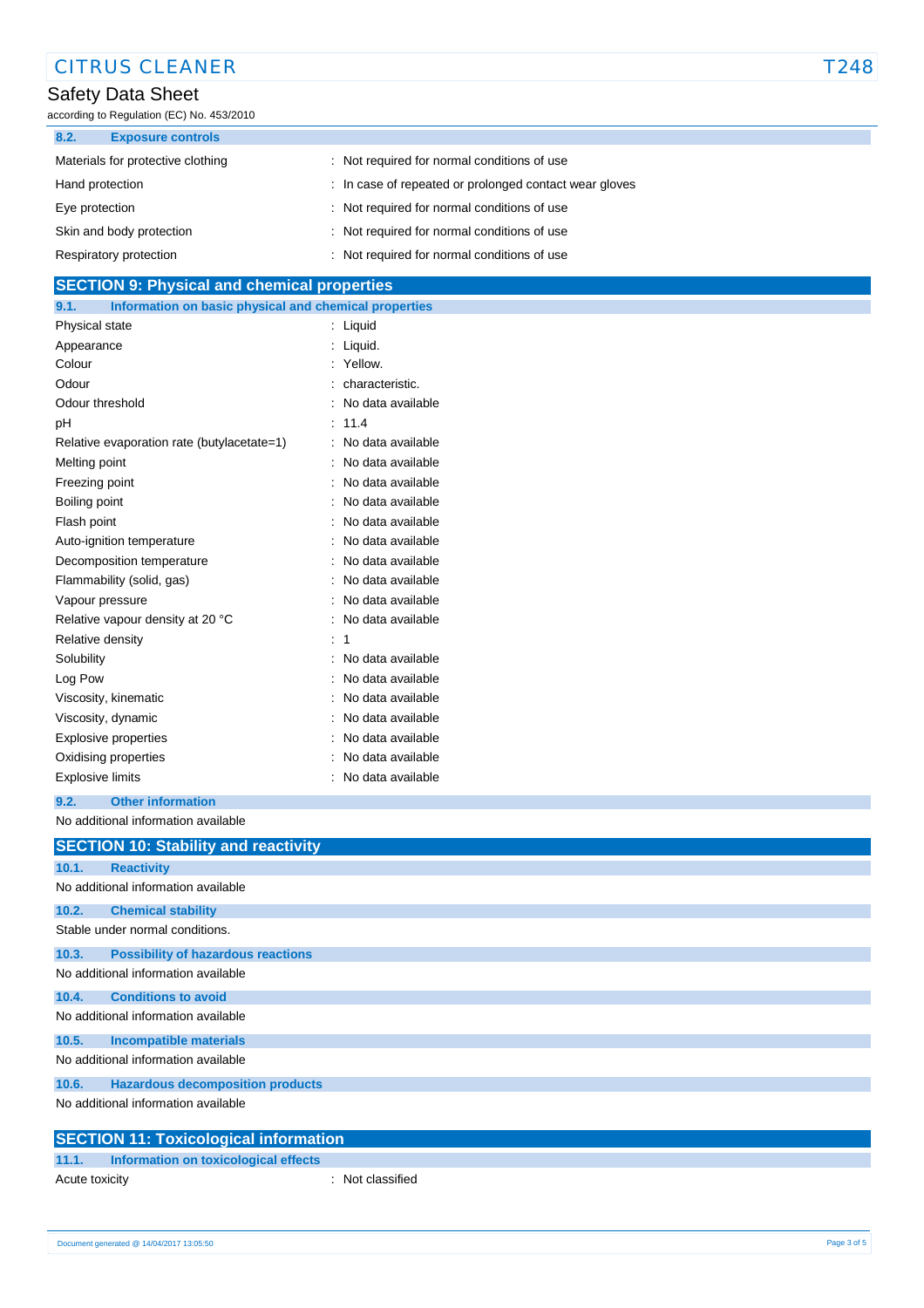| <b>CITRUS CLEANER</b>                                                                                                                                                                                                                                    |                                                 | T248 |
|----------------------------------------------------------------------------------------------------------------------------------------------------------------------------------------------------------------------------------------------------------|-------------------------------------------------|------|
| <b>Safety Data Sheet</b>                                                                                                                                                                                                                                 |                                                 |      |
| according to Regulation (EC) No. 453/2010                                                                                                                                                                                                                |                                                 |      |
| Skin corrosion/irritation                                                                                                                                                                                                                                | : Not classified                                |      |
|                                                                                                                                                                                                                                                          | pH: 11.4                                        |      |
| Serious eye damage/irritation                                                                                                                                                                                                                            | : Not classified                                |      |
|                                                                                                                                                                                                                                                          | pH: 11.4                                        |      |
| Respiratory or skin sensitisation                                                                                                                                                                                                                        | Not classified                                  |      |
| Germ cell mutagenicity                                                                                                                                                                                                                                   | Not classified                                  |      |
| Carcinogenicity                                                                                                                                                                                                                                          | Not classified                                  |      |
| Reproductive toxicity                                                                                                                                                                                                                                    | Not classified                                  |      |
| Specific target organ toxicity (single exposure)                                                                                                                                                                                                         | Not classified                                  |      |
| Specific target organ toxicity (repeated<br>exposure)                                                                                                                                                                                                    | : Not classified                                |      |
| Aspiration hazard                                                                                                                                                                                                                                        | : Not classified                                |      |
| <b>ORANGE CLEAN RTU</b>                                                                                                                                                                                                                                  |                                                 |      |
| Vaporizer                                                                                                                                                                                                                                                | Container fitted with a sealed spray attachment |      |
| 12.3.<br><b>Bioaccumulative potential</b><br>No additional information available<br>12.4.<br><b>Mobility in soil</b><br>No additional information available<br>12.5.<br><b>Results of PBT and vPvB assessment</b><br>No additional information available |                                                 |      |
| 12.6.<br><b>Other adverse effects</b>                                                                                                                                                                                                                    |                                                 |      |
| No additional information available                                                                                                                                                                                                                      |                                                 |      |
| <b>SECTION 13: Disposal considerations</b>                                                                                                                                                                                                               |                                                 |      |
| 13.1.<br><b>Waste treatment methods</b>                                                                                                                                                                                                                  |                                                 |      |
| No additional information available                                                                                                                                                                                                                      |                                                 |      |
| <b>SECTION 14: Transport information</b>                                                                                                                                                                                                                 |                                                 |      |
| In accordance with ADR / RID / IMDG / IATA / ADN                                                                                                                                                                                                         |                                                 |      |
| 14.1.<br><b>UN number</b>                                                                                                                                                                                                                                |                                                 |      |
| Not regulated for transport                                                                                                                                                                                                                              |                                                 |      |
|                                                                                                                                                                                                                                                          |                                                 |      |
|                                                                                                                                                                                                                                                          |                                                 |      |
| <b>UN proper shipping name</b><br>14.2.<br>Proper Shipping Name (ADR)                                                                                                                                                                                    | Not applicable                                  |      |

Proper Shipping Name (IATA) : Not applicable

Packing group (IATA) : Not applicable

**14.3. Transport hazard class(es)**